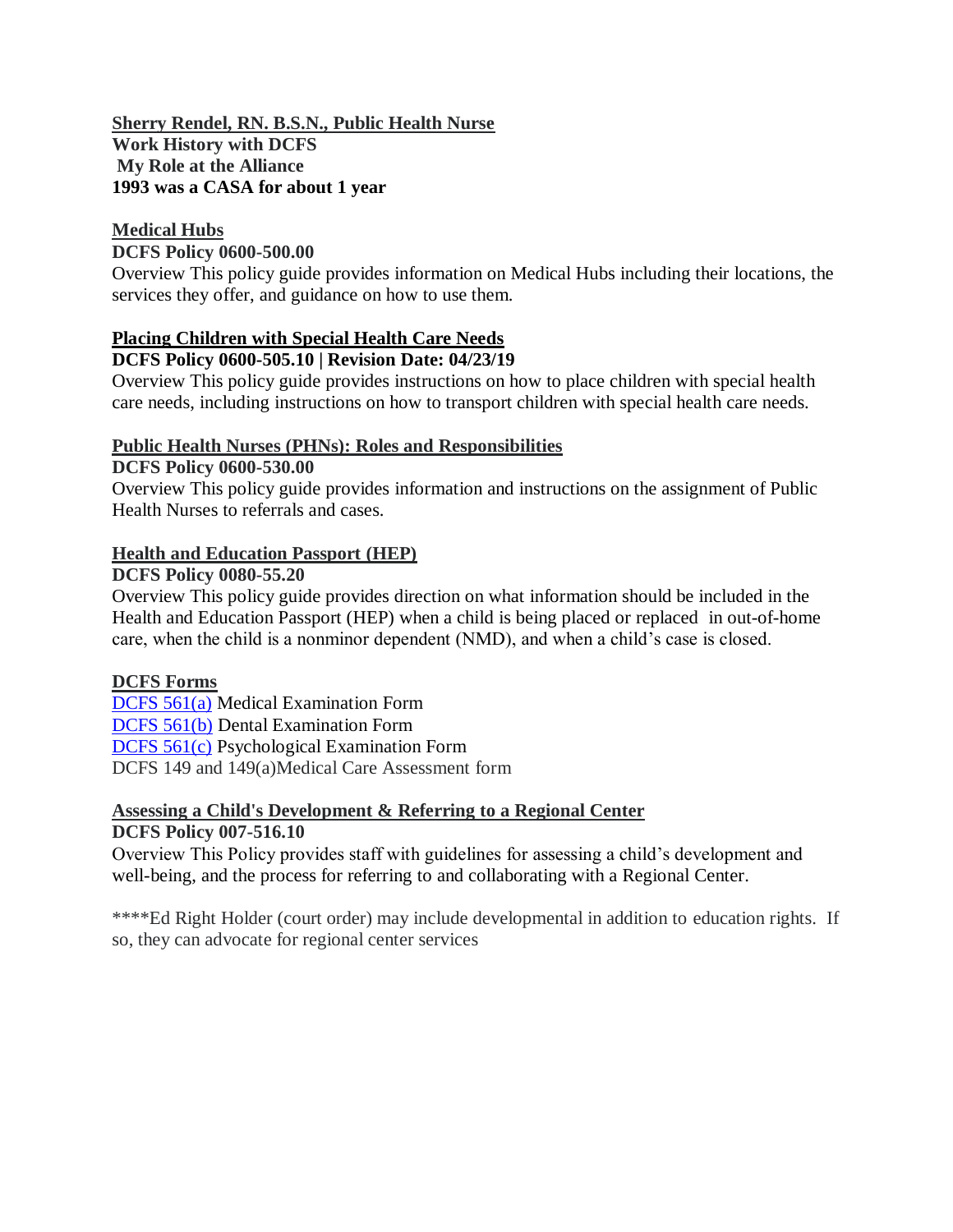#### **Regional Center [Who is Eligible for Services?](https://www.dds.ca.gov/rc/#collapse-panel-eligible)**

To be eligible for services, a person must have a disability that begins before the person's 18th birthday, be expected to continue indefinitely and present a substantial disability as defined in *Section 4512* of the *[California Welfare and Institutions Code](http://leginfo.legislature.ca.gov/faces/codes_displaySection.xhtml?lawCode=WIC§ionNum=4512.)*. Eligibility is established through diagnosis and assessment performed by [regional centers.](https://www.dds.ca.gov/rc/)

**"Developmental disability" means a disability that originates before an individual attains 18 years of age; continues, or can be expected to continue, indefinitely; and constitutes a substantial disability for that individual. As defined by the Director of Developmental Services, in consultation with the Superintendent of Public Instruction, this term shall include intellectual disability, cerebral palsy, epilepsy, and autism. This term shall also include disabling conditions found to be closely related to intellectual disability or to require treatment similar to that required for individuals with an intellectual disability, but shall not include other handicapping conditions that are solely physical in nature.**

## **California Government Code Division 14. California Early Intervention Services Act Chapter 4 Eligibility**

**Infants and toddlers** with a developmental delay in one or more of the following five areas: cognitive development; physical and motor development, including vision and hearing; communication development; social or emotional development; or adaptive development. Developmentally delayed infants and toddlers are those who are determined to have a significant difference between the expected level of development for their age and their current level of functioning. This determination shall be made by qualified personnel who are recognized by, or part of, a multidisciplinary team, including the parents. A significant difference is defined as a 33-percent delay in one or more developmental areas.

## **California Children's Services**

**Link to CCS Medical Eligibility Defines Developmental Disability California Children's Services (CCS)**  <https://www.dhcs.ca.gov/services/ccs/Pages/medicaleligibility.aspx>

**Link to California Children's Services Caring for Children with Special Needs Brochure** <https://www.dhcs.ca.gov/services/ccs/Pages/CCSBrochure.aspx>

**Medical Therapy Program (MTP)** which are in public schools and give physical and occupational therapy to eligible children.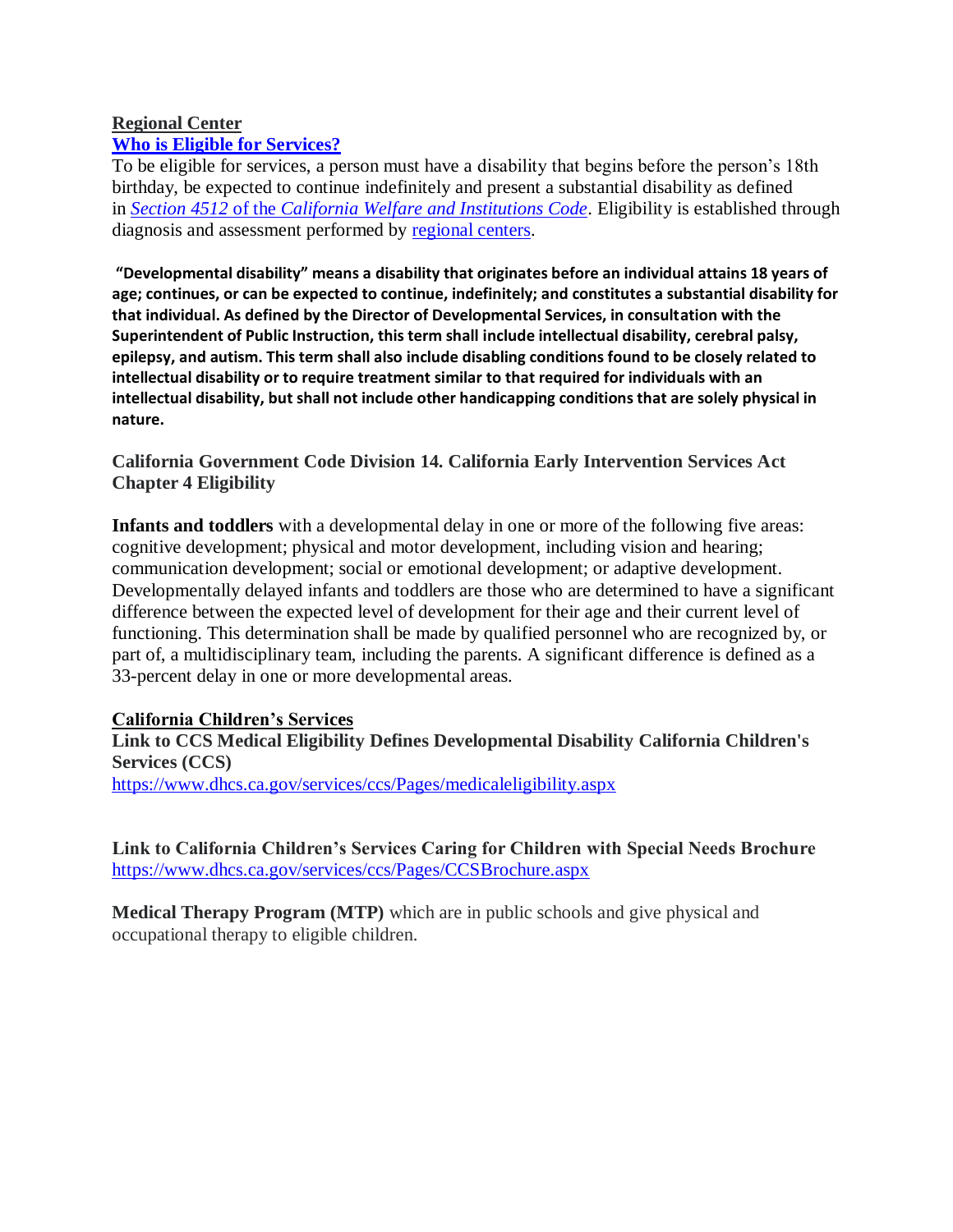## **Rates for Placement and Related Services**

## **0900-511.10 | Revision Date: 01/14/20**

Overview This policy guide provides a listing of rates for the all AFDC-FC Rates, including Resource Family (RF)rates, the Specialized Rate Increments (SCI), Kinship Guardianship (Kin-GAP) Adoption Assistance Program (AAP) rates, Foster Family Agency (FFA) rates, Group Home/Short-Term Residential Therapeutic Program (STRTP) rates, Supervised Independent Living Program (SILP) rates, rates for Intensive Services, Infant Supplement/Whole Family Foster Home rates, Transitional Housing Placement Nonminor Dependent (THP-NMD) Rates, Dual Agency rates (including Rates for AAP), and Emergency Placement Stipend.

## [Basic Rate](http://policy.dcfs.lacounty.gov/Content/AFDC_FC_GRI_FC_Rates.htm#BASICRATESCHDLEB)

[Specialized Care Increment \(SCI\) –](http://policy.dcfs.lacounty.gov/Content/AFDC_FC_GRI_FC_Rates.htm#SCIDRATE) D-Rate The Specialized Care Increment (SCI) D-Rate is a higher foster care rate paid, in addition to the basic foster care rate, for the care of a child/youth with severe emotional and/or behavioral problems. This policy provides instruction for referring potentially eligible children for a D-Rate assessment, creating a Specialized Care Case Plan and ongoing services.

[Specialized Care Increment \(SCI\) –](http://policy.dcfs.lacounty.gov/Content/AFDC_FC_GRI_FC_Rates.htm#SCIFRATE) F-Rate The Specialized Care Increment (SCI) F-Rate is a higher foster care rate paid in addition to the basic foster care rate, for the care of children/youth with special needs. This policy guide provides information on caregiver requirements, and on assessing for, determining, and reevaluating an F-Rate for a child/youth.

## [Dual Agency Rates](http://policy.dcfs.lacounty.gov/Content/AFDC_FC_GRI_FC_Rates.htm#DualAgencyRates)

DCFS Policy 0900-511.12 | Revision Date: 08/03/18

Overview This policy guide provides information on how to obtain or set a dual agency rate for a child, including instruction on rate changes and steps to take when supplemental rates are requested.

[Out-of-County placements](http://policy.dcfs.lacounty.gov/Content/Out_Of_County_Placements.htm) require the cooperation of both county agencies. This applies to children being sent to live with parents or relatives as well as non-relative placements. When children are placed outside of LA County, the [host county's rate](http://www.childsworld.ca.gov/res/pdf/ChildWelfareAgencyRep.pdf) and training, along with any educational and/or other requirements apply. If the host county does not have a specialized rate, the LA County increment applies in conjunction with the host county's basic rates.

[Out-of-State placements](http://policy.dcfs.lacounty.gov/Content/Interstate_Compact_on_th.htm) require the cooperation of agencies in both states. All issues related to care; services and funding are based on the Interstate Compact on the Placement of Children (ICPC). If the host state does not have a specialized rate, the Los Angeles County Increment applies in conjunction with the host state's basic rates. A letter must be on file from the host state indicating what criteria, if any, is required and the rate the child is eligible to receive. The casecarrying CSW is responsible for acquiring this information.